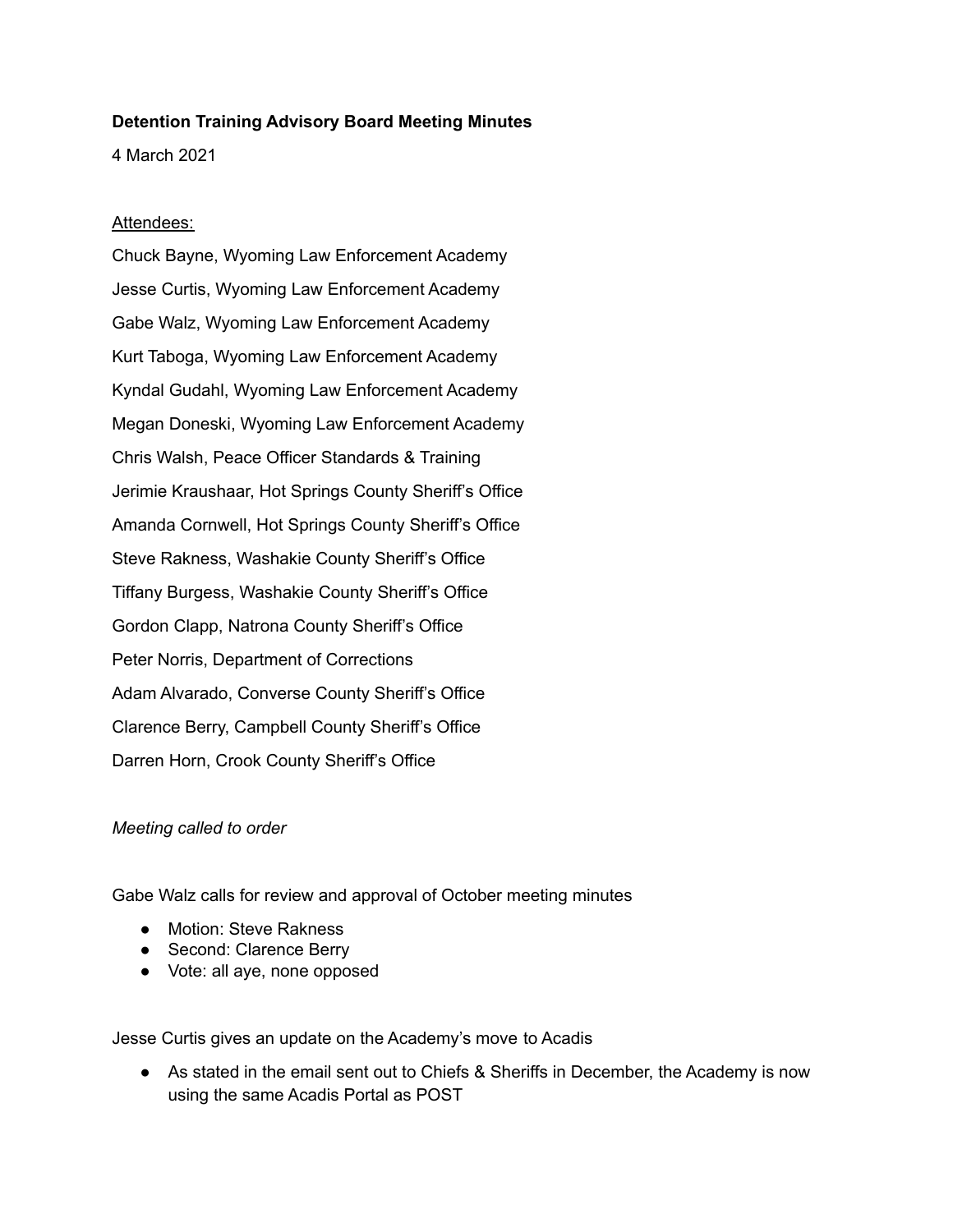- All upcoming training offered at the Academy will be registered for through Acadis
- If your agency has not yet designated officers with Training Coordinator permissions, send an email to megan.doneski@wyo.gov

Chuck Bayne presents the course description for an updated Dual Certification Process

- Only for officers already certified as a Peace Officer in Wyoming, to become certified as Detention Officers
- Previous iterations of the course were cost-prohibitive, hence the update
- All except a few days could be completed online
- No physical fitness assessment required
- Asynchronous learning, can be completed on your own timeline
- For portions conducted at the home agency, the proctor would need to be certified FTO or POST certified instructor
- End of April likely timeframe for POST approval and course creation
- Motion to approve Dual Certification course description as written for presentation to POST
	- o Motion: Steve Rakness
	- o Second: Jerimie Kraushaar
	- o Vote: all aye, none opposed

Current Board Vacancies

- The Academy will request additional nominations via email
- Deadline for nominations is 10 May 2021

Chris Walsh gives the POST Report

- 946 detention officers statewide
- Please keep an eye on your personnel rosters in Acadis
	- o Ensure everyone is certified
	- o Ensure anyone who no longer works there is removed

## New Business

Steve Rakness: Would like to be advised if students are performing poorly in general at the Academy, beyond academic failures or disciplinary actions.

Chris Walsh: In the process of updating the Detention Challenge Exam, would appreciate assistance in developing questions.